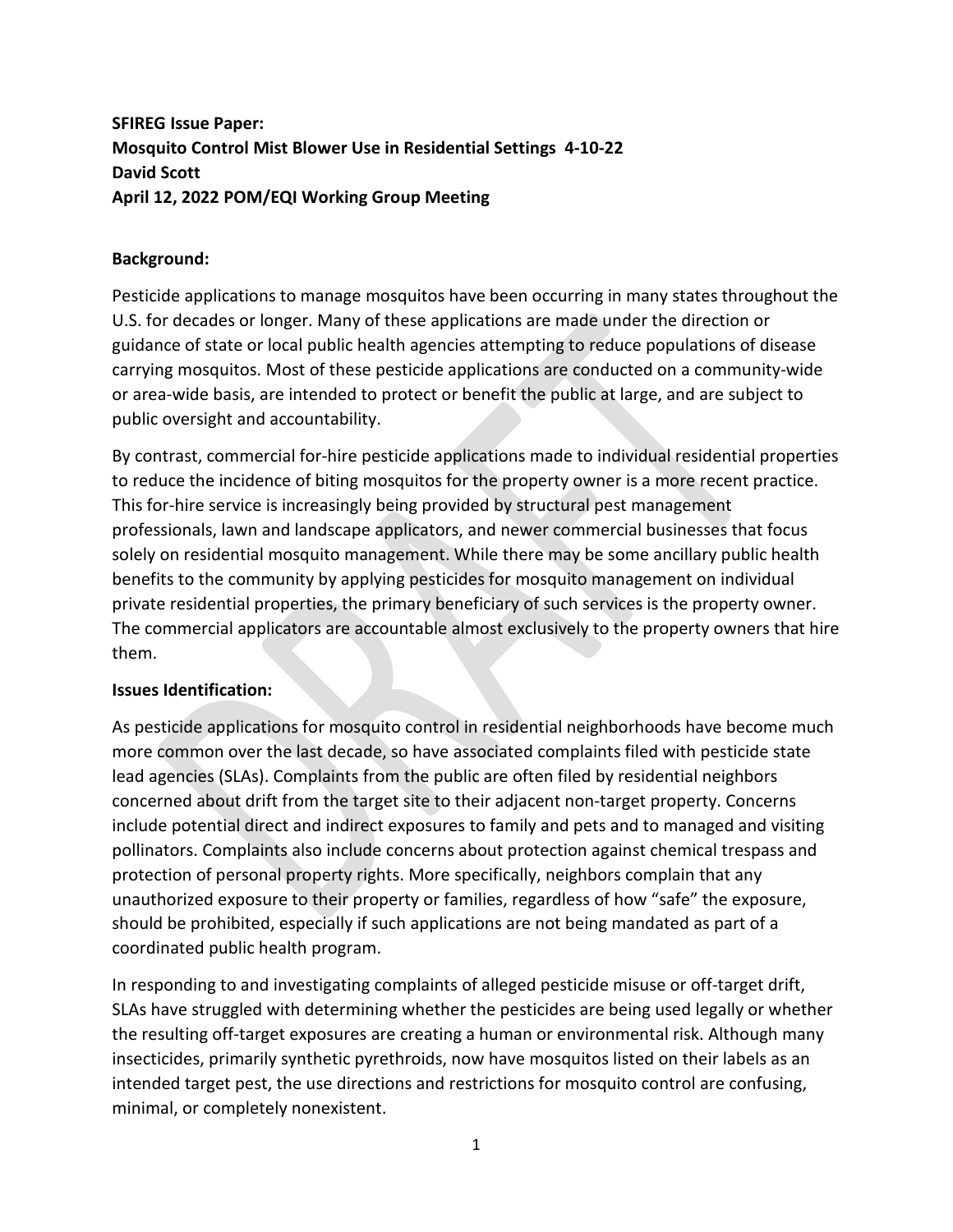Some of the labels that do have mosquito control use directions, i.e. Suspend SC (EPA Reg. No. 432-763), Talstar P (EPA Reg. No. 279-3206), and CSI Lambda 9.7 CS (EPA Reg. No. 53883-261) have scattered language that directs users to: 1) "apply as a coarse low pressure (do not exceed 50 psi at nozzle tip)"; 2) "high volume applications using power sprayers" ; 3) "treat with spray or mist"; 4) "apply as a general spray"; 5) "apply with hand held and back pack sprayers or mist blowers, ground sprayers, power sprayers, truck mounted hydraulic sprayers, or mist blowers" ..."do not apply by air or with hand held or truck mounted cold aerosol sprayers and thermal fogging devices.".

Most of the applications of most insecticides currently being used for adult mosquito control are being applied through power mist blowers [https://www.pctonline.com/article/backpack-mist](https://www.pctonline.com/article/backpack-mist-blowers-for-mosquito-control/)[blowers-for-mosquito-control/](https://www.pctonline.com/article/backpack-mist-blowers-for-mosquito-control/) . According to product specifications, these two-cycle gasoline powered mist blowers can deliver up to 1.2 gal/min, of 52-70 micron spray droplets, at 230 mph, producing 805 CFM, up to 39 feet horizontally and 32 feet vertically [https://www.misterduster.com/mistblower\\_duster\\_p/868.htm?gclid=CjwKCAjwuYWSBhByEiwAKd\\_n\\_m](https://www.misterduster.com/mistblower_duster_p/868.htm?gclid=CjwKCAjwuYWSBhByEiwAKd_n_mZLFEqx8HCmcclxwzHY4ABq_K8fULD5ZMuiI8kjDmfx5CcA_JvObhoCnLEQAvD_BwE) [ZLFEqx8HCmcclxwzHY4ABq\\_K8fULD5ZMuiI8kjDmfx5CcA\\_JvObhoCnLEQAvD\\_BwE](https://www.misterduster.com/mistblower_duster_p/868.htm?gclid=CjwKCAjwuYWSBhByEiwAKd_n_mZLFEqx8HCmcclxwzHY4ABq_K8fULD5ZMuiI8kjDmfx5CcA_JvObhoCnLEQAvD_BwE) . It is unclear to most SLA investigators how those application specifications might relate to maximum psi spray pressures listed on some of these mosquito labels. However, at least one power blower/mister web site claims that up to 300 psi is generated by this application equipment.

It is also unclear from reviewing the EPA Registration Eligibility Decisions for many of these products, whether resulting non-target drift exposures created by directing these powerful blowers toward the neighbors' property have been considered as part of the registration risk assessment. Numerous complainants have shared with SLAs video of drifting spray particles visibly blasting through property-line vegetation considerable distances onto their property.

In addition to potential human exposure, concerns have also been raised with SLAs about the common practice of making most of these pesticide applications during daylight hours. Most pollinators are more active and foraging during the day, so they are more susceptible to the direct application and off-target drift.

In consideration of the preceding, and in consideration of the allowance under FIFRA Sec. 2(ee) for "employing any method of application not prohibited by the labeling," the challenges to SLAs in evaluating safe and legal pesticide use are obviously significant.

## **Proposed Resolutions or Remedies:**

1. SFIREG urges EPA to clarify for registrants, applicators, the public, and SLAs whether the mosquito adulticide product registration risk assessments included nontarget risks from drift exposures.

2. If risk assessments were performed to account for drift exposures, SFIREG urges EPA to clarify specifically whether the drift exposure models included evaluation of drift resulting from